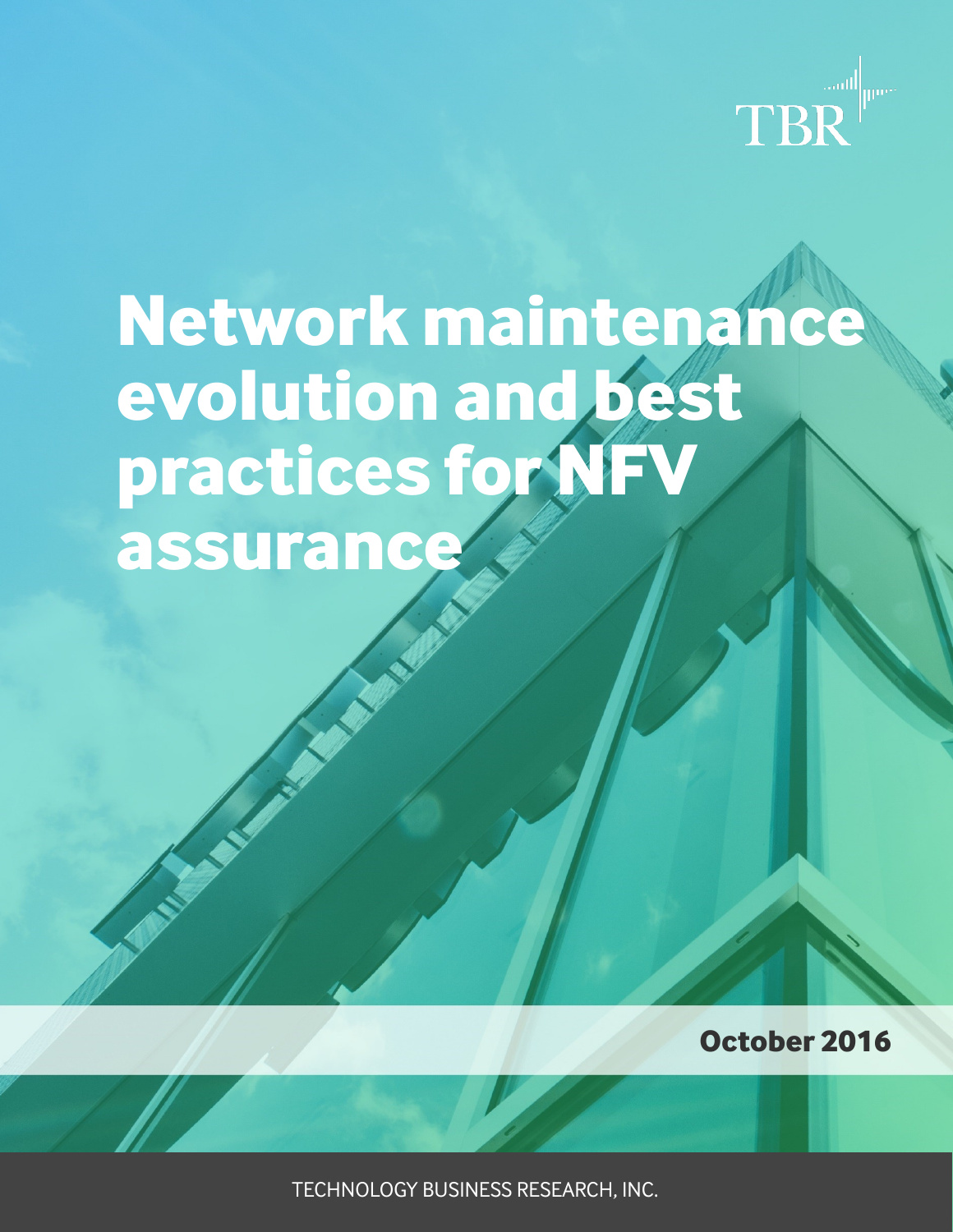## **CONTENTS**

- **Introduction: NFV transformation drives new** 
	- **network assurance strategies**
- **Network maintenance evolution**
- **Operator challenges and pain points**
- **Best practice solutions**
- **Conclusion**
- **About Huawei**
- **About TBR**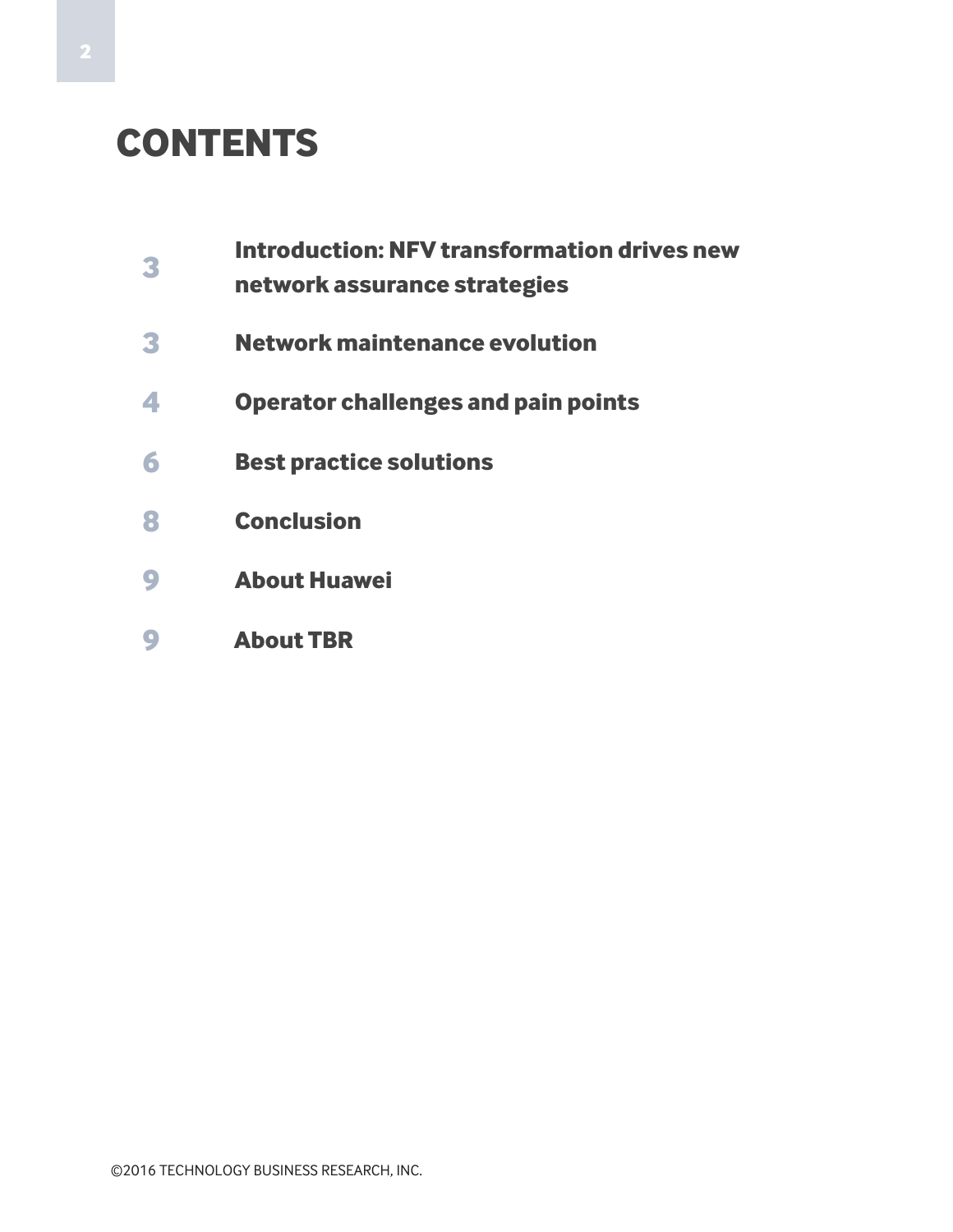## **Introduction: NFV transformation drives new network assurance strategies**

Telecom service providers testify they are responding to pressures on their business models by changing the way in which they design, develop and deliver services. This transformation is targeting a shift from

today's legacy network operations to implementing a transparent service delivery, operations and management environment that enables customers to self-service and monitor service-level agreements (SLAs) and key performance indicators (KPIs). A key goal is to give customers the capability to activate changes and upscale, downscale or alter services on demand. This is an urgent need because operators are challenged to differentiate to increase revenue in the face of slower growth and greater competition.

Most operators see NFV and cloud platforms as the means to enable their transformation. NFV offers the promise of decoupling services from physical single-stack systems to distributed virtual functions or service chains that are automated, controlled and orchestrated from a common platform.

"We are overcoming dependency on hardware upgrade cycles that made the services inflexible, and replacing the proprietary hardware with commodity hardware and software stacks. This enables more robust services performance and flexibility than dedicated hardware-based services. But it creates concerns about recovering the service in the new software-mediated environment."

— Tier 1 Operations Manager

According to operators, NFV transformation requires both a

change in the network infrastructure as well as a parallel shift in the way in which networks are managed to ensure redundancy and reliability. This transformation impacts existing and legacy workflows, including network assurance.

## **Network maintenance evolution**

NFV represents a marked shift in telecom service provider maintenance workflows that have been in place for several years. In legacy networks, reliability, redundancy and recoverability were managed in a

reactive manner focused on fault detection and troubleshooting. The ability to investigate and correlate faults across alarms for multiple equipment domains, followed by a fast resolution process involving a truck roll or software update, was prized.

Over the years, operators introduced more proactive tools, applying analysis of customer and network data to determine potential network performance issues, which enabled faster detection and resolution of faults, often before the customer became aware of them. The

#### Network maintenance evolution Accelerated by NFV software requirements "Smart" — artificial intelligence-driven automated detection Proactive analysis and resolution enabling faster fault detection, resolution and prevention Reactive fault detection and troubleshooting

SOURCE: TBR INTERVIEWS WITH OPERATORS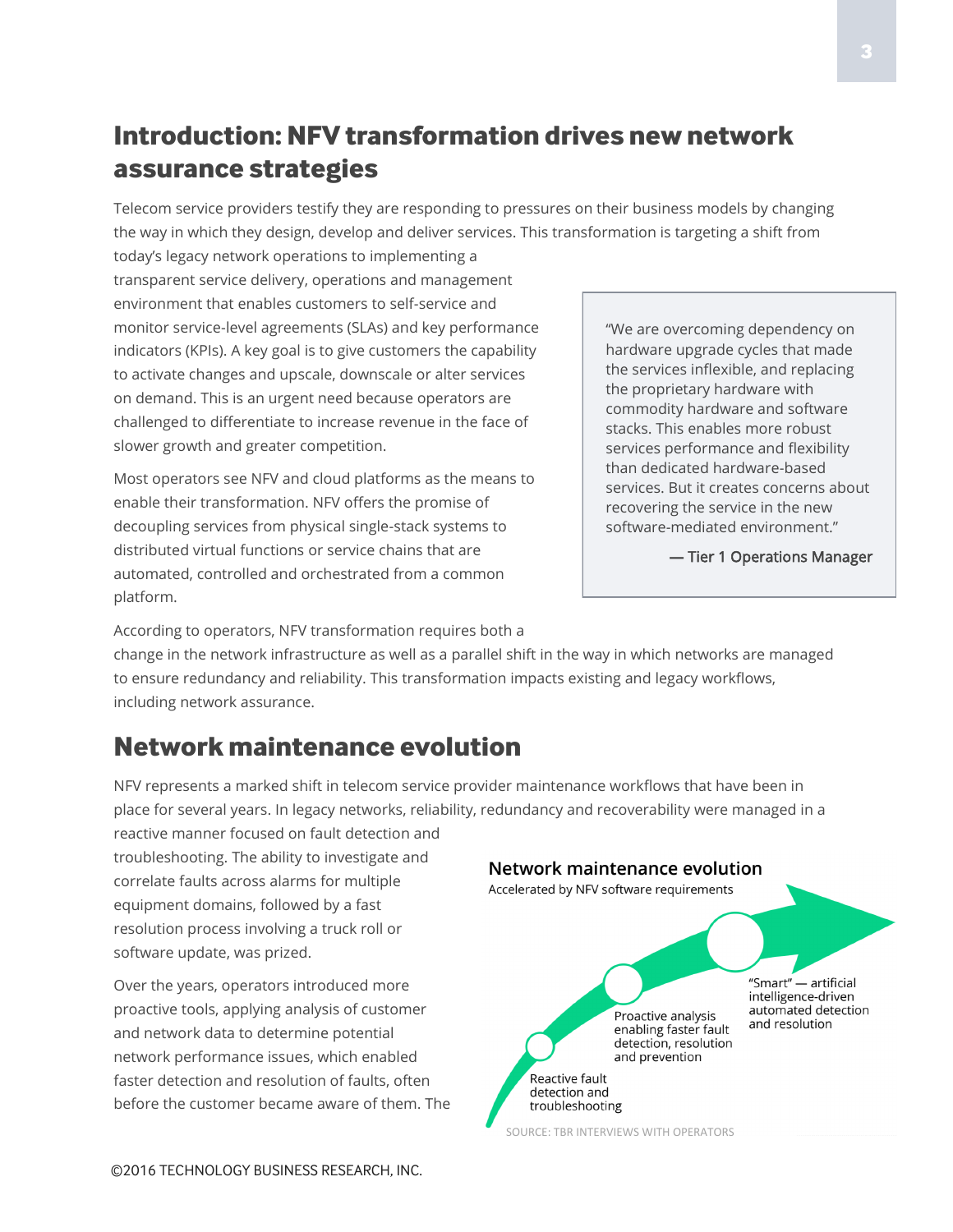next stage in network management is automating the detection and correction of issues through the application of "smart" or artificial intelligence technologies. These solutions provide automated responses where the network components react to policy-based thresholds, enabling greater complexity in the network and decreased operations intervention. This is not sustainable because

#### Operator NFV Maintenance Concerns

- Dependency on hardware upgrades
- $\bullet$ Visibility into all layers of NFV
- Network recovery delays in virtual platforms
- $\bullet$ Assuring reliability of open-source platforms
- $\bullet$ Lack of tools to use for software troubleshooting

SOURCE: TBR INTERVIEWS WITH OPERATORS

the response time for non-automated services will be too slow to prevent service degradation.

The evolution from passive to proactive and then to smart maintenance was underway before NFV, but it is becoming crucial as NFV introduces complexity and the need for visibility as multiple instances are running on single platforms. The cost of failure is great. NFV will accelerate the movement from monitoring to real-time intelligence and analytics that respond to preset policies to enact orchestrated alterations in the network to support service delivery.

## **Operator challenges and pain points**

Chief among the challenges is the requirement to develop a new approach to network recovery. For example, many real-time services have recovery times of 20 milliseconds or less. With physical infrastructure, providers have been able to co-locate systems and implement

redundant control and transport complexes that support the real-time services requirements. But with NFV, the risk of failing to recover in the required time is greater as the same distributed architecture that makes services transparent and flexible also enables services to be executed across diverse hardware and software platforms that can be located anywhere in the network.

Service execution will also depend on multiple software functions or control systems, increasing the possibility of disconnected process steps. This issue is one of the causes of conflict within service providers about NFV implementation.

Another concern is the state of the existing network. Operators require help in assessing the readiness of network systems to implement NFV. System health checks — long a vital part of network maintenance — must now have an NFV lens to assess the readiness for

"It can take too much time to stand up network infrastructure components for the service, causing response time to slip, degrading the service and causing a reduction in service-level performance. The services can be dependent on hardware and software instances executed anywhere at any data center at any time. We are gaining savings on hardware simplification but at the cost of recoverability."

— Tier 1 Operations Manager

the complexity of software-mediated processes.

Added to this issue is managing the compatibility of different NFV solutions as they are implemented. Different versions of open source, as well as supplier NFV solutions,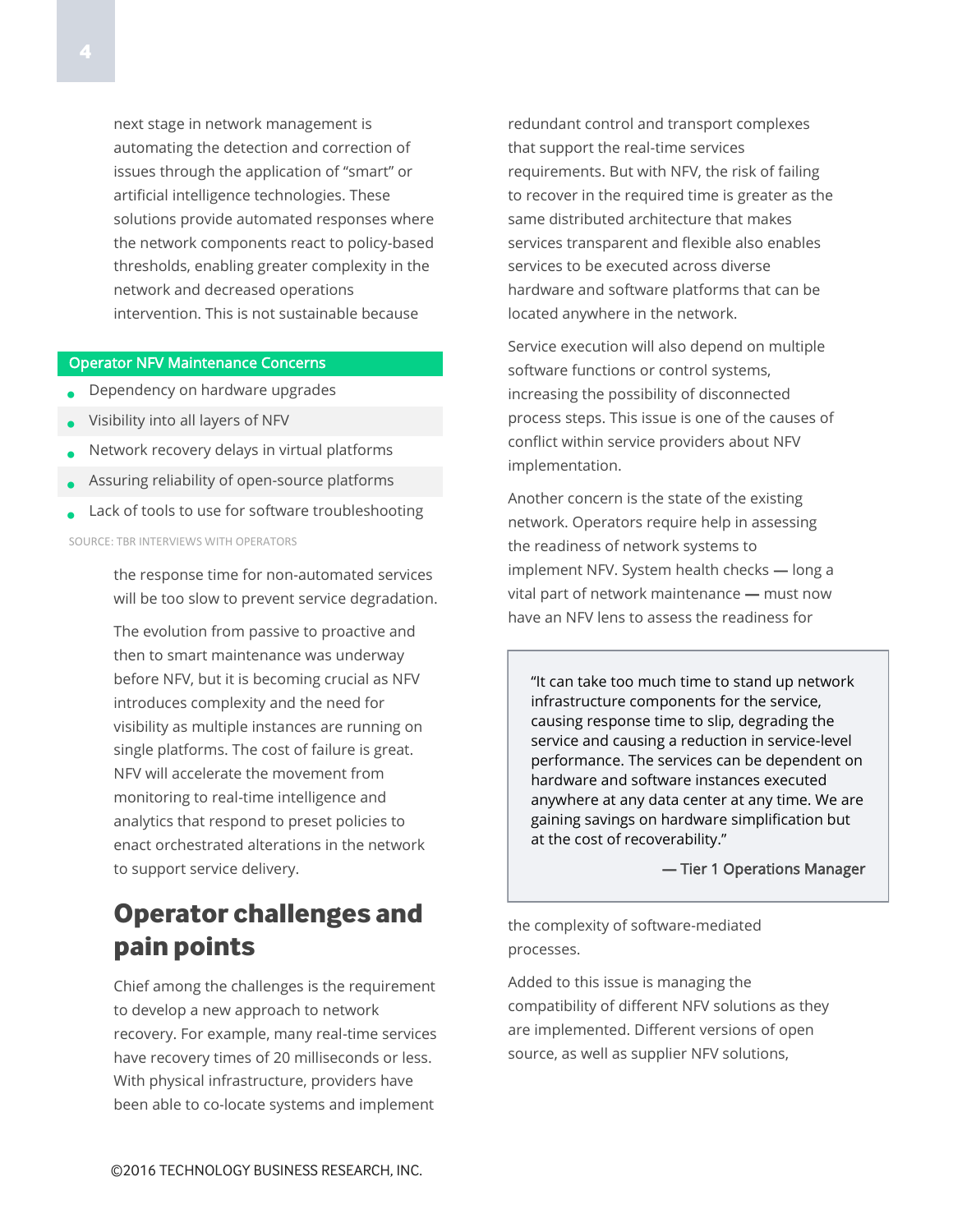require compatibility management at a new level. Incompatible systems elements or software versions can cause further network faults.

Despite the issues, TBR's NFV research shows service providers maintain high expectations of softwaremediated networks, with most providers planning NFV-based network adoption within the next two years. However, there are few solutions to prepare for the changes NFV will bring to the vital requirement of network assurance. Operators indicate that more than cloud tools will be required suppliers will need new tools that adapt the requirements of NFV to the expectations of reliability and performance of telecom networks.

In the software-mediated network, performance will be affected in many ways. Instead of physical links connecting and marking location and, therefore, a place to apply assurance methods such as monitoring and troubleshooting, virtual interfaces will connect functions within software in different servers located anywhere.

#### NFV Maintenance Challenges

- Adapting process methods and procedures for hybrid, physical and virtual systems
- Deepening models for proactive network assurance
- Developing new SLAs that feature real-time, contextual and location-aware assurance methods
- Creating traffic visibility between and within physical and virtual networks
- Requiring new levels of application and service awareness to detect service chain issues
- Navigating a more complex multivendor environment of heterogeneous software functions and hardware

SOURCE: TBR INTERVIEWS WITH OPERATORS

Dedicated attention to network assurance will be required for transformation to open-source platforms, commodity white boxes and instant virtual network functions.

Service providers will need to budget for new investments in network maintenance to accommodate NFV. As shown in Figure 1, TBR estimates over \$2.5 billion will be spent on maintenance for NFV solutions by 2018, with the bulk of the spend coming as service providers scale their software-



mediated network implementations. Besides virtual probes, the spending will encompass service catalogs, orchestration environments and dedicated tools as well as vendor-supplier services to transform and enable the new NFV maintenance environment.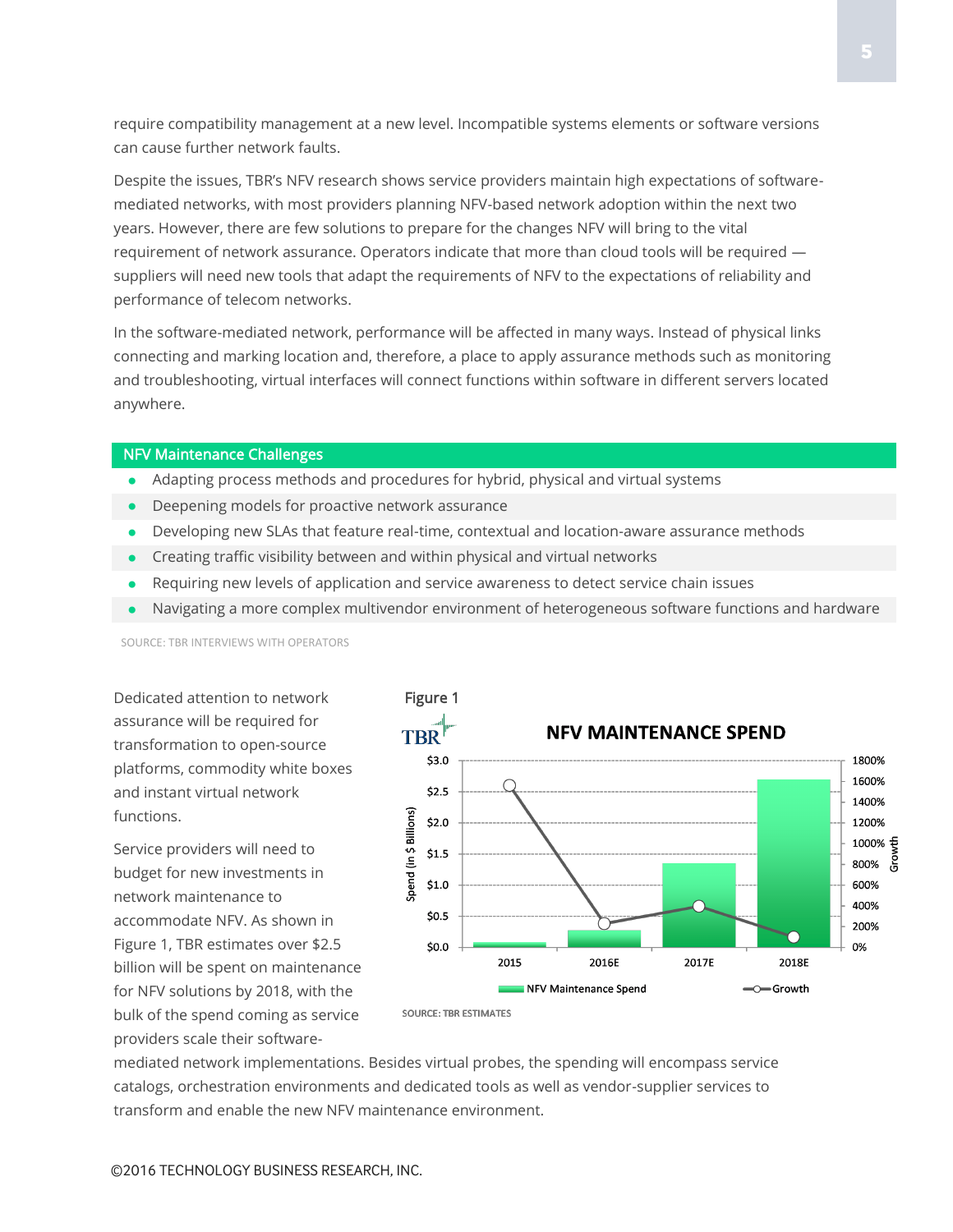TBR's research indicates service providers are currently placing technical support for NFV at a low priority, despite the issues and expected investment required. While this is a cause for concern, this attitude may change between now and 2018. However, there will be no instant transformation of network assurance and there is a danger service providers will apply old solutions to new problems, causing significant growing pains in implementing NFV operations.

Progressive service providers understand the urgency of developing a game plan for NFV assurance and are beginning to identify tools and partners to help them. Many Tier 1s are also realizing they cannot invent all the methods and tools themselves, which will create an opportunity for their traditional and new support partners.

## **Best practice solutions**

Operators state an end-to-end approach is needed where the network and service processes are viewed across domains and layers rather than on the isolated hierarchies of present systems. The end-to-end procedure has the following attributes:

#### Approach the problem with a recover-first, resolve-next solution

In the physical network, when a faulty network element was detected, the goal would be to immediately assess the root cause, which led to a significant investment in root cause analysis (RCA) tools and intelligence. This process will be shifted in NFV with the immediate recovery of the function enabled by easily replaced virtual machines (VMs) or compute/storage units. The service will be instantly recovered through isolation of the faulty unit and transfer of the workload to another VM or server. After the recovery, analysis will be conducted to determine the cause of the fault and the repair implemented.

#### Apply a method for predicting potential faults and implement a plan to optimize

While predictive tools have been deployed into the network in recent years, NFV requires an upgrade in capability. With the rapid change and increased sources of failure, in addition to the variability in location for any given function at any time, the VMs in the network must be monitored every few seconds to guarantee KPI thresholds are maintained. This service links to the previous attribute where the recover-first, resolve-next method can be applied to any VMs below the KPI threshold.

Predictive fault detection can also be extended to the CPU or memory of the servers, which can be monitored to detect grey failures (i.e., signs of overutilization that have not yet affected performance). Overall, these methods need to be part of a multilayer fault locator platform that can detect and report faults pointing to the VM, CPU or other factors.

#### • Implement ongoing support services

There are many additional services that can enhance network assurance processes or be part of customer support agreements with vendors. These include designating a supplier as a single point of contact (SPOC) to address the complexity of the multivendor environment, obtaining assistance for the transition from physical to virtual assurance systems, obtaining assessment assistance for NFV implementations, and leveraging supplier or third-party labs to replicate and analyze performance issues.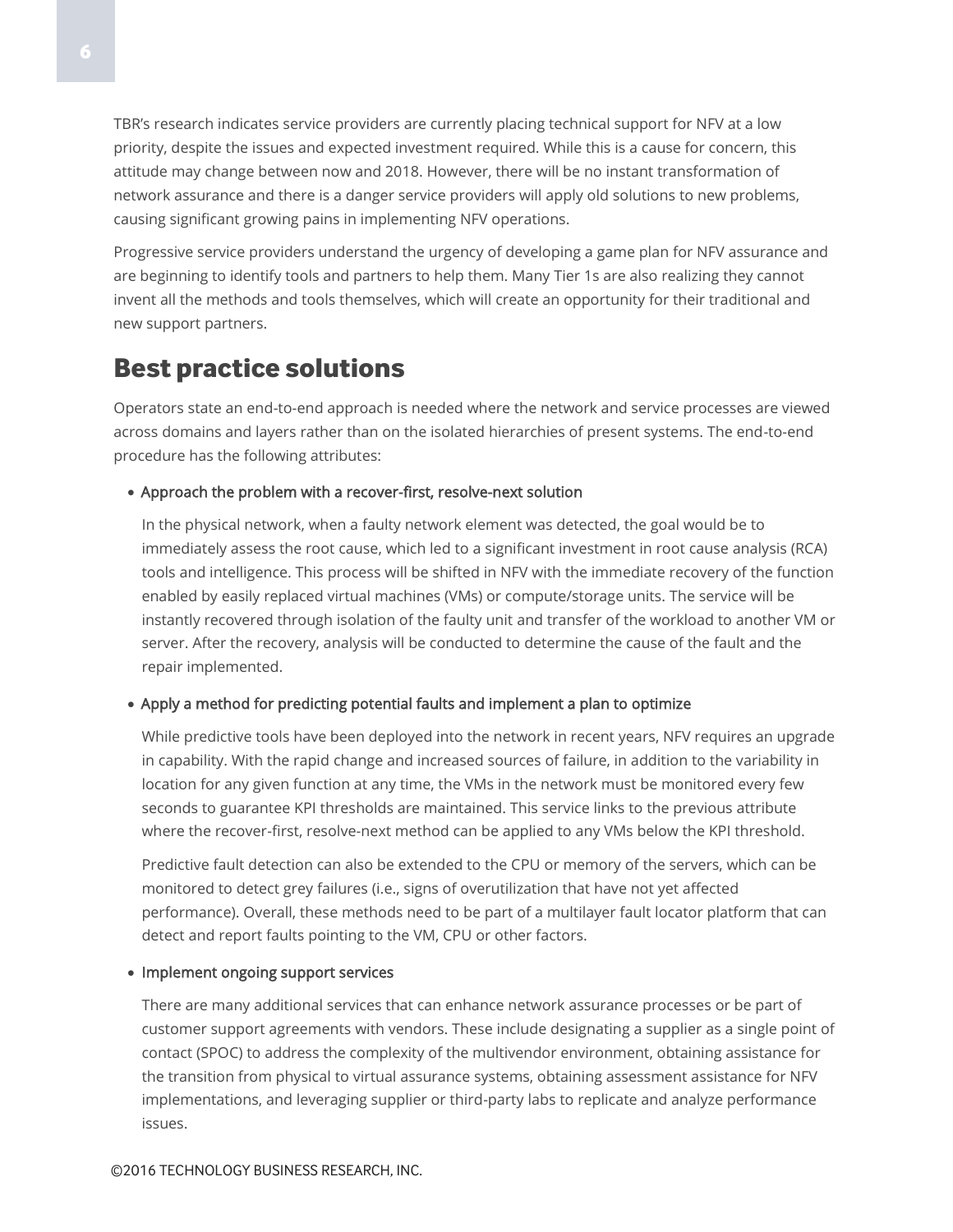One example of a solution is Huawei's new services and tools for NFV customer support. As shown in Figure 2, Huawei's NFV Solution Support Services is a combination of organic additions to existing platforms for network assurance, operations and optimization, and next-generation assurance capabilities.

Multivendor support has long been in place in telecom service providers, but the complexity of an infrastructure with multiple vendors participating in the service chain for a given application greatly increases the difficulties of coordinating network assurance programs. Huawei's NFV Multi-System SPOC Service addresses this issue by providing the

#### Figure 2

#### NFV Solution Support Services



central point for coordination across the operator's network. The large number of components within the NFV infrastructure creates unique challenges when it comes to the service provider guaranteeing a robust network, which remains a key requirement of SLAs with enterprises and subscriber contracts with end users. One way to assure the network is robust despite its virtual nature is to apply a proactive assessment process for each component.

Huawei helps service providers take a proactive approach to NFV assurance through its new Robust Network Service assessment framework and services solution. Robust Network is a scalable assessment service applicable to NFV implementations. Huawei assesses the state of the network by collecting and analyzing data in a central repository, checking the performance of key functions, and monitoring it for best practices operations and carrier-grade functions. Huawei carries out a performance audit to assess system reliability; network protection; and the health of the hardware, cloud OS, management and orchestration; and virtualized network functions (VNFs). Huawei can then design and implement solutions to improve network health, and follow that process with rigorous testing and reassessment.

This assessment can even be implemented with respect to the VMs operating within the infrastructure. For example, Huawei leverages a KPI-based recovery tool to monitor and detect deterioration in VMs. When the tool recognizes a VM performing below the KPI threshold, it isolates the faulty VM for later troubleshooting.

Taking assessment a step further, Huawei also provides tools to evaluate grey failures. As a predictive issue, grey failures are less well known to many operators. Huawei discovered two kinds of grey failures: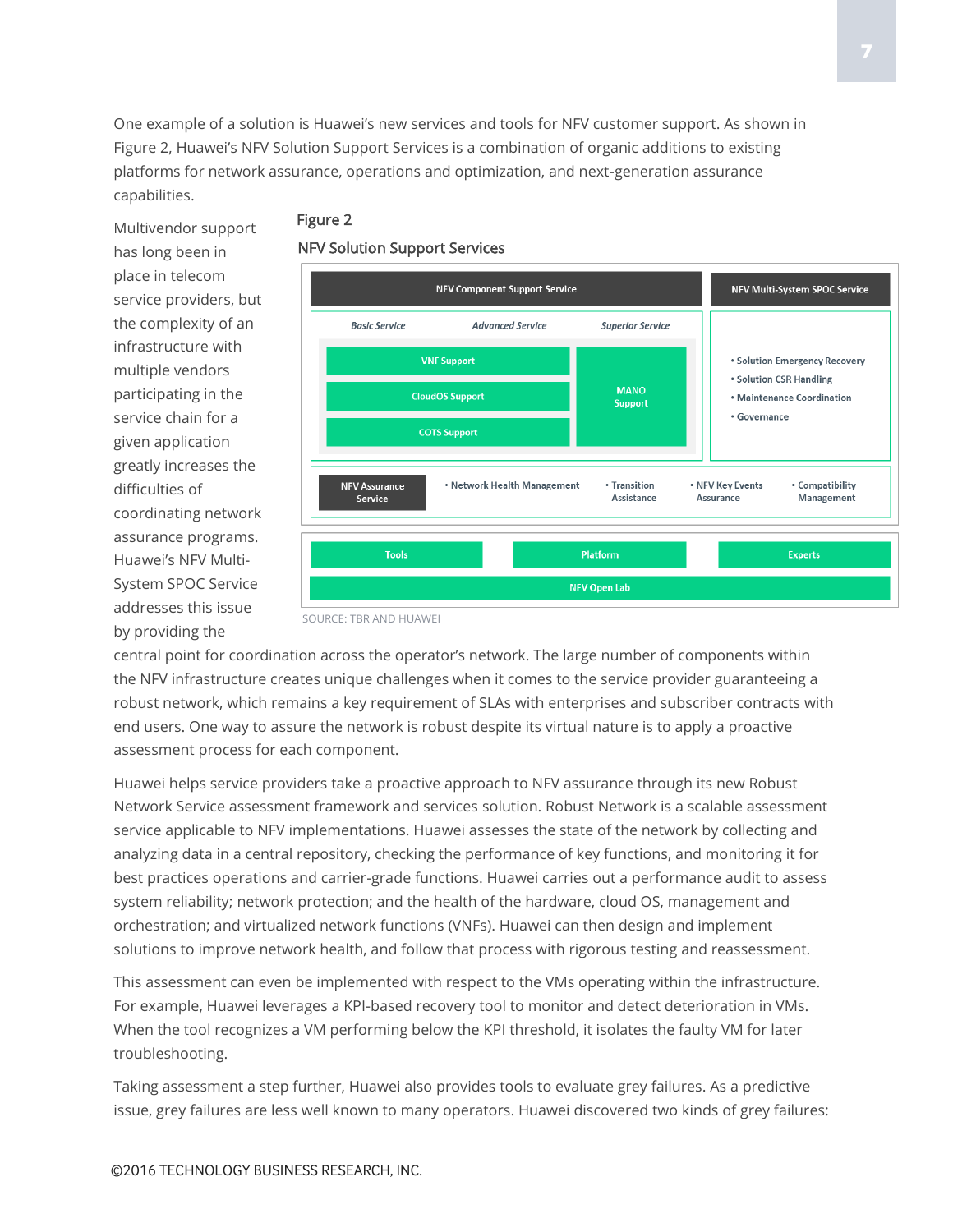degrading CPU performance and overtaxed memory. These failures are detected by implementing realtime monitoring and comparing the results over time through statistical analysis. When the comparison reveals large gaps, a warning is triggered and the issue is investigated further.

NFV support also requires multilayer or cross-layer fault location, which detects faults across the NFV environment, specifically whether a fault is within the commercial off-the-shelf hardware, the NFV infrastructure or VNFs. Previously, fault detection was implemented independently for each layer. Huawei evolved the fault locator to collect data from all layers of the network for cross-layer fault demarcation and RCA.

As NFV is a relatively new technology, operator staff could be unfamiliar with best practices for dealing with issues that may arise and may require retraining to become systems engineers. With its Transition Assistance service that builds off its incumbency in traditional network managed services and applies that experience to NFV, Huawei will support a service provider's operations for the first three months or more following initial NFV deployment. In these situations, Huawei deploys its staff on-site or remotely to operate the NFV implementation, provide technical assistance and engage in knowledge transfers.

Huawei's NFV Solution Support Services includes access to its NFV Open Lab in Xi'an, China, which offers interoperable testing equipment, enabling Huawei to build an industry ecosystem for NFV. NFV Solution Support Services customers can use this resource to simulate problems occurring in the network, enabling customers to conduct interoperability testing, solution verification and software upgrade testing. The lab also provides an opportunity for compatibility management through testing of simulated infrastructure and multivendor environments.

## **Conclusion**

Service transparency and flexibility are key to increasing customer value and remaining competitive in the eyes of most telecom service providers. NFV transformation is seen as the path to achieving these goals. NFV also represents new challenges for maintenance, specifically network assurance. Early adopter operators report top issues include recovery, training, software certification and application flow visibility. Operators are beginning to identify and address these issues. At the same time, NFV transformation will accelerate the evolution of maintenance services as the techniques of proactive, realtime analytics will support the orchestration and automation needed to tackle NFV assurance challenges. TBR expects the combination of these factors will yield \$2.5 billion in NFV-related maintenance spending by 2018.

Among the investments will be new tools that address key NFV challenges with solutions such as a recover-first, resolve-next method; increased predictive fault assessment; network component optimization; single point of contact across multivendor solutions; and leveraging supplier labs and transition experience. Huawei is offering a suite of solutions for NFV assurance integrated within its existing portfolio. TBR believes these solutions hold promise to help address the crucial network assurance challenges service providers face with NFV transformation.